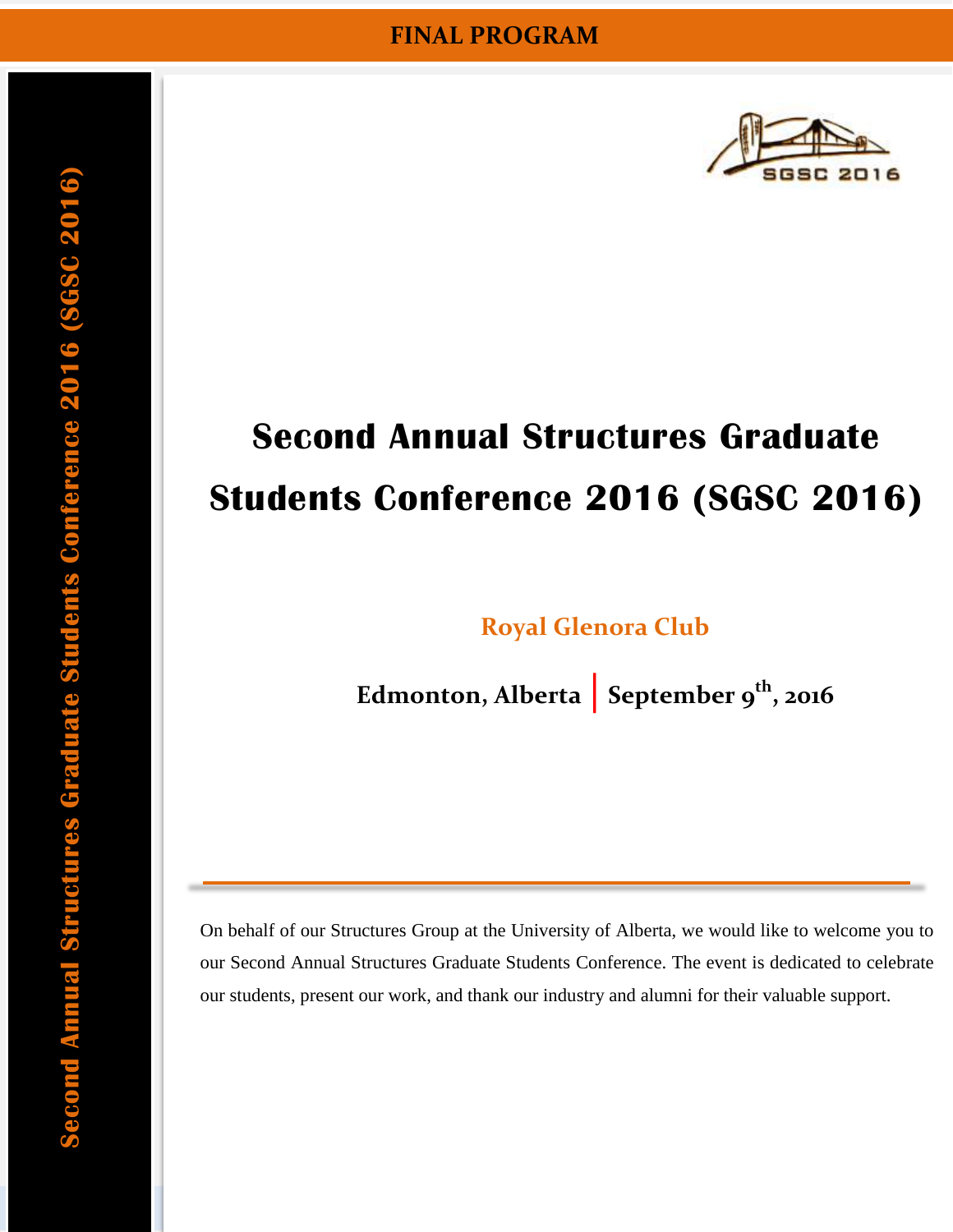### 2<sup>d</sup> Annual Structures Graduate Students Conference 2016

## **AGENDA**

| $8:00 - 8:30$   | <b>Registration and Breakfast</b>                                                                                                                 |
|-----------------|---------------------------------------------------------------------------------------------------------------------------------------------------|
| $8:30 - 9:00$   | <b>Opening remarks</b>                                                                                                                            |
| $9:00 - 9:45$   | <b>Keynote:</b> "Reliability Assessment of Existing Structures"<br>By: Sherif Hassanein                                                           |
| $9:45 - 10:30$  | <b>Session 1: "Biomechanics"</b><br>Chair: Bernardo Garcia Ramirez                                                                                |
| $10:30 - 10:45$ | <b>Coffee Break</b>                                                                                                                               |
| $10:45 - 12:00$ | <b>Session 2: "Structural Health Monitoring"</b><br>Chair: Bernardo Garcia Ramirez                                                                |
| $12:00 - 12:55$ | <b>Luncheon and Poster Session</b>                                                                                                                |
|                 |                                                                                                                                                   |
| $12:55 - 13:15$ | <b>Keynote: "Aesthetics: Why Should Structural Engineers Bother?"</b><br>By: Georg Josi                                                           |
| $13:15 - 14:30$ | <b>Session 3: "Concrete and Innovative Materials"</b><br><b>Chair: Chike Okoloekwe</b>                                                            |
| $14:30 - 14:45$ | <b>Coffee Break</b>                                                                                                                               |
| $14:45 - 16:00$ | <b>Session 4: "Pipelines and Steel"</b><br>Chair: Fatemeh Fallahi Arezodar                                                                        |
| $16:00 - 16:45$ | <b>Keynote:</b> "Advanced Computation: Integration of Architectural and<br>Structural Design by Means of Generative Design"<br>By: Peter Olendzki |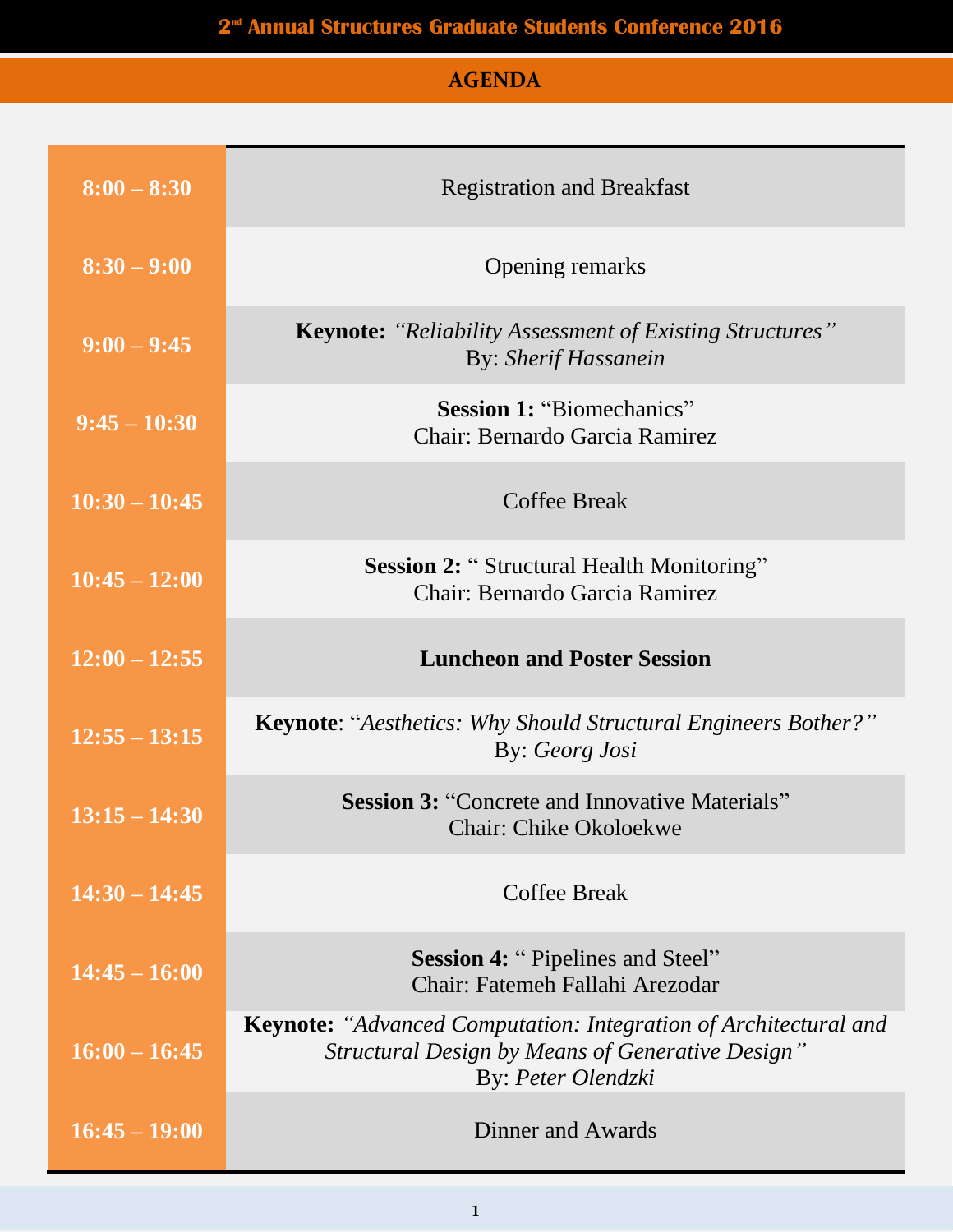#### **KEYNOTE SPEAKERS**

## **Keynote: "***Reliability Assessment of Existing Structures"*

#### **Presenter:** Sherif Hassanein

Senior Manager, Enbridge Pipeline Inc.

#### **Bio:**

Sherif has 25 years of experience in the fields of structural analysis & design, reliability & risk assessment, statistical uncertainty quantification, and finite element modeling. He gained most of his industrial and R&D experience through working at Enbridge Pipelines Inc., C-FER Technologies (AITF), SNC-LAVALIN, Trow Global, and Military Technical College and handling different technical and managerial roles. Dr. Hassanien is currently the senior manager of integrity reliability-Enbridge Pipeline Inc. where he is leading a team that is responsible of evaluating and assessing the reliability of 25,000 km of transmission liquid pipeline system against integrity hazards.

He received his PhD from the University of Calgary, Alberta. Dr.Hassanien is a member in different professional societies such as APEGA, ASQ (American Society of Quality) and SRE (Structural reliability Engineering). He is a certified risk assessment lecturer at the World Bank institute (WBI).

#### **Keynote:** *"Aesthetics: Why Should Structural Engineers Bother?"*

**Presenter:** Georg Josi, Ph.D., P.Eng. Principal, DIALOG

#### **Bio:**

Georg brings over 20 years of international design experience, specializing in building, tunnel, bridge and rail infrastructure projects. He has completed two postgraduate degrees in Alberta and lived for more than 10 years in Canada; he is very familiar with the local environment, customs, design philosophies and codes. As a team player, Georg enjoys working with owners, architects, other engineers, and contractors, and always strives to provide cost-efficient, practical solutions to engineering problems.

Georg has been part of connectEd Transit Partnership (CTP), the owner's engineer on the Valley Line LRT, since 2011. He has led the Sustainable Urban Integration (SUI), the facilities and the structures teams and is currently one of three design review managers and part of the City's project management team. Georg has also had the privilege to be the lead structural engineer and/or project manager on local projects such as the River Valley Mechanized Access, the Royal Alberta Museum, the Kelly Ramsay Tower and the Kaye Edmonton Clinic, and has provided special advice and peer review services on projects including the

**12:00**

**p.m.** 

**– 1:15 p.m.**